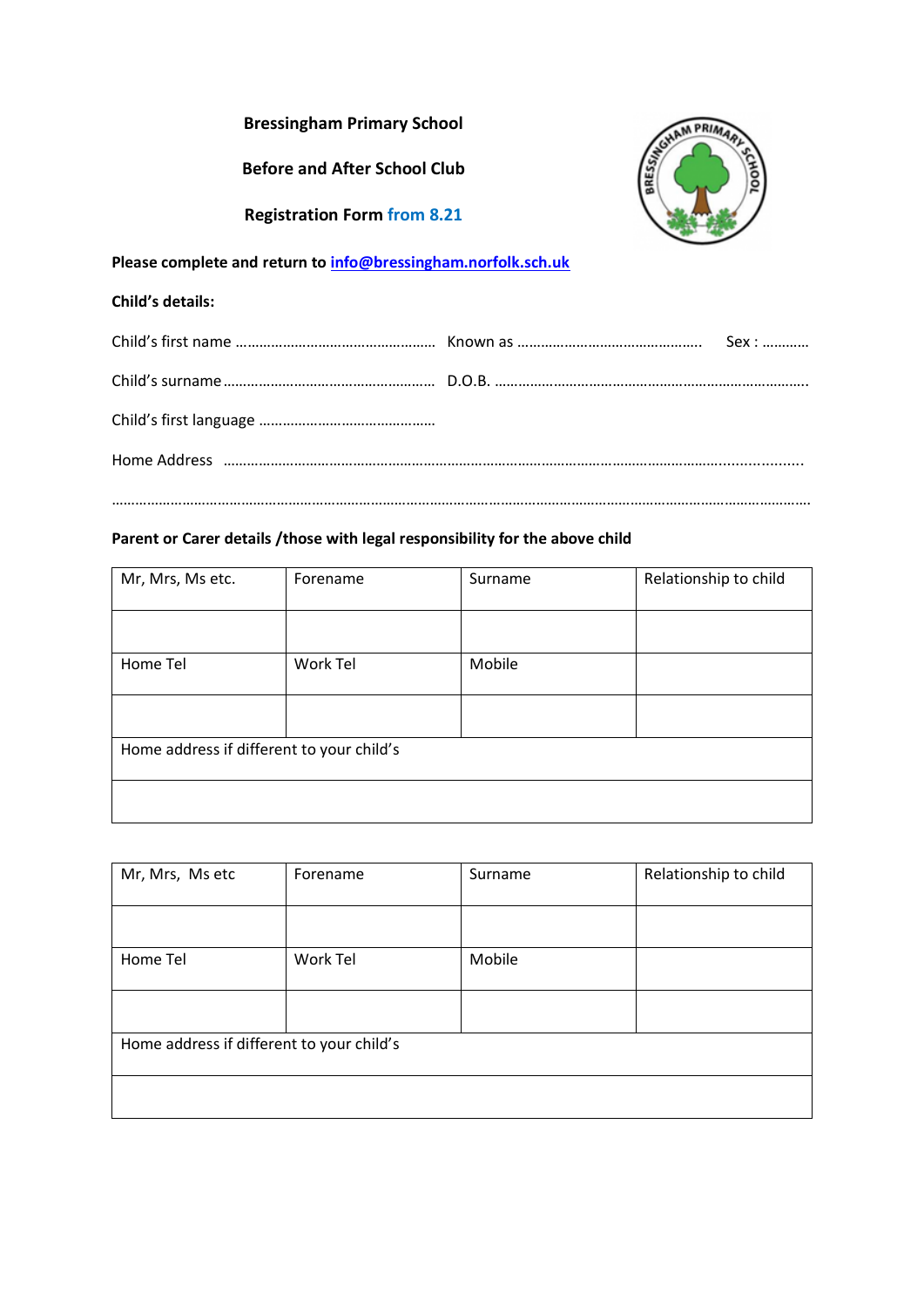## **Alternative Emergency Contact** (if neither of the above can be contacted)

| Name                      |  |
|---------------------------|--|
| Relationship to child     |  |
| Contact telephone numbers |  |

#### **Adults authorised to collect your child from the After School Club**

**Collection Password** …………………………………………………………………………………………………………………………

(Please chose a password which can be used by those collecting your child and that will remain confidential between club staff and those authorised to collect your child).

| Name                  |  |
|-----------------------|--|
| Relationship to child |  |
| Contact phone numbers |  |

| Name                  |  |
|-----------------------|--|
| Relationship to child |  |
| Contact phone numbers |  |

| Name                  |  |
|-----------------------|--|
| Relationship to child |  |
| Contact phone numbers |  |

# **Additional Information:**

| GP Name:           |  |
|--------------------|--|
| GP Address:        |  |
| GP contact number: |  |